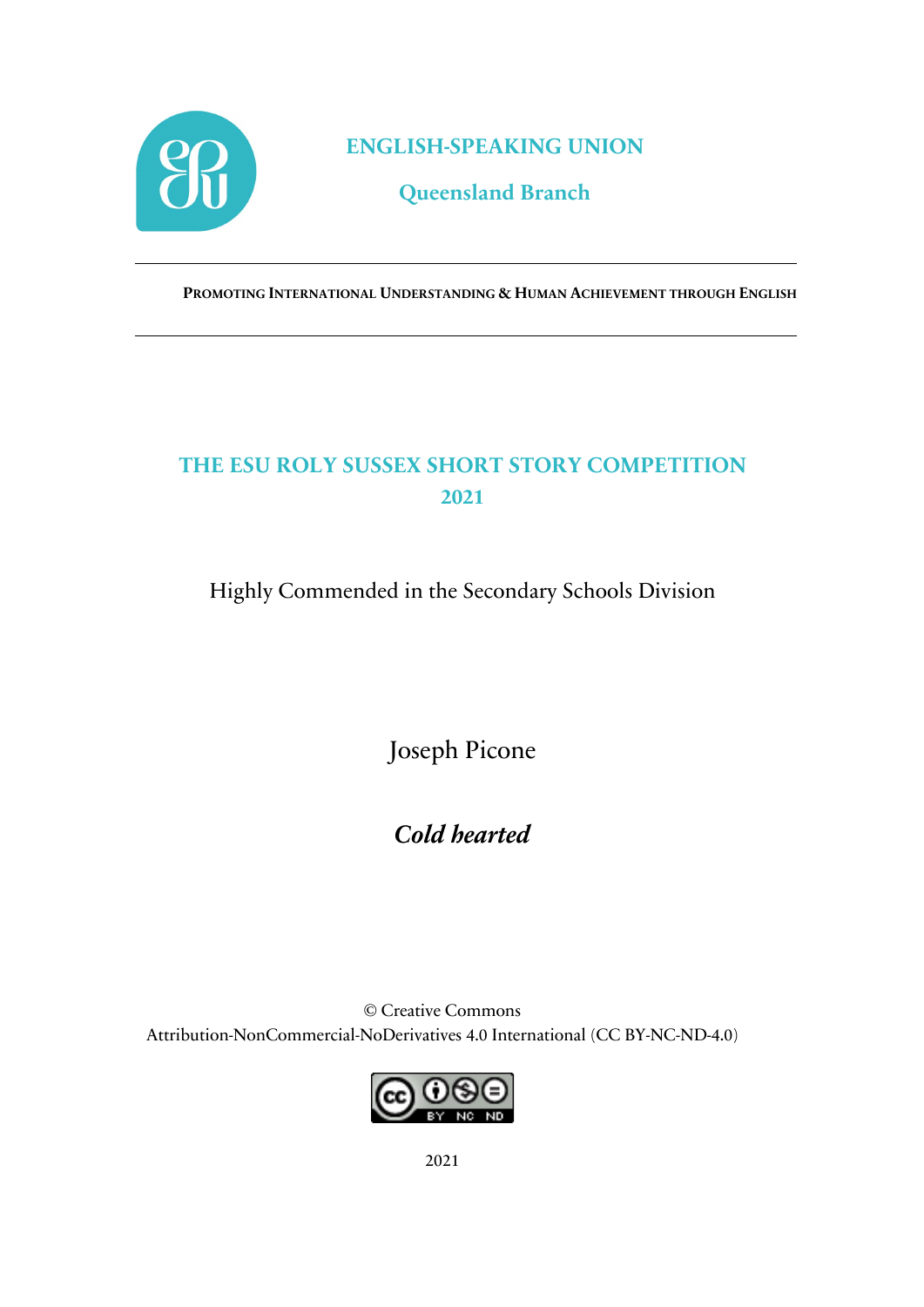## Joseph Picone

## *Cold hearted*

Milton Bearden moved inconspicuously towards the routine meeting place. With intense attention he undertook a detailed surveillance of those within his line of sight and catalogued the myriad characteristics they displayed. A man at the bus stop held a small red book and tapped his foot nervously in anticipation of his scheduled ride. Another, taller man, scurried swiftly up the steps of the Capitol Building. The tail of his tailored black coat chased after him. Milton noticed everything. His senses were permanently amplified. A subtle scent of sakura blew across Washington; it emanated from the cherry blossom trees on the Potomac River. From the elevated knoll, Milton continued his meticulous inspection of the parklands.

Statuesque he stood, anticipating the arrival of the Director. Milton's arms hung parallel to his sinewy body, draped in a thick woollen trench coat supplied – like everything he owned – by his employer. He was part of a strategic and opaque branch within the National Secret Service. They provided anything he requested. Milton reciprocated.

He scrutinised the behaviour of those around him. At the foot of the marble staircase, a group of businessmen, chests puffed, shook hands, masking their insecurities with a superficial sense of purpose. Milton observed that the men were nervous, confident and eager all at once. Contemplating the fact that he would never experience such emotions, Milton arrived at the familiar conclusion; this gave him an exponential advantage. One that had not become apparent until his recruitment in his early twenties.

Karl, his older brother and only remaining family member, had spent his schoolyard days protecting Milton from ridicule. Students often misinterpreted Milton's detached, stone faced persona as stupidity. Karl was convinced that he had a special connection with Miltonand despite his post-polio limp and stunted growth he had bravely stared down the toughest of Milton's bullies. Retrospectively however, Karl's defence of Milton was unwarranted. Milton's condition was biological: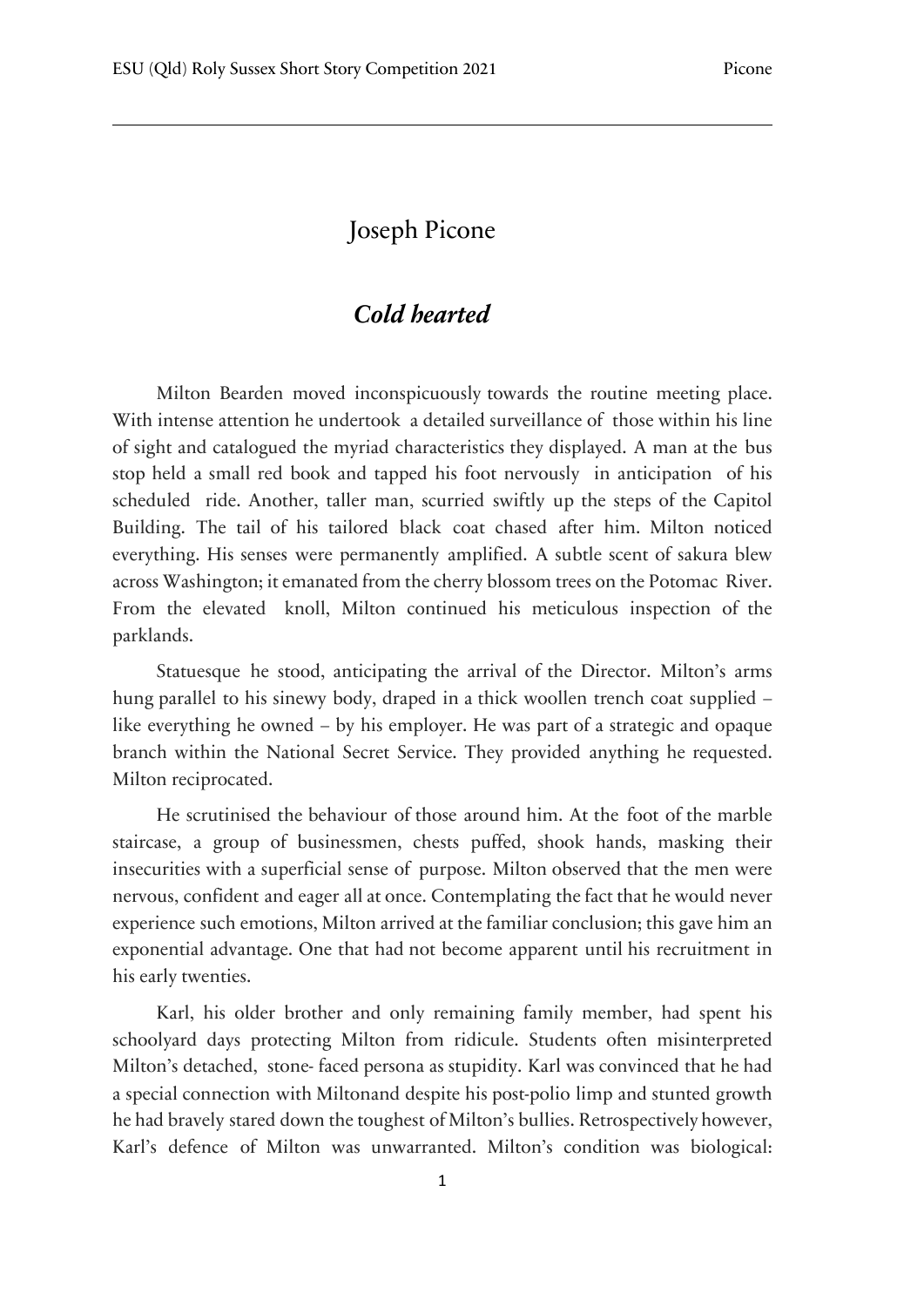'Alexithymia'. Milton could not and would never feel any emotion. Hence, the schoolyard taunts slid off him like water off wax. By the time they reached college Karl had become a passionate advocate for the 'underdog' and Milton's unique affliction had caught the attention of the Director and he had been identified as a potential asset to the FBI.

After thoroughly surveying his environment, Milton deemed it safe to approach the park bench. It sat discreetly, beneath the imposing Oregon white oak stamped with a metal plaque, preserving its importance. Snow had cast a white veil over the public garden situated at the foot of Capitol Hill. Cushions made from ivory flakes furnished the park bench. With his rolled-up copy of the day's newspaper, Milton proficiently swept the snow from the timber panels and settled. Headlines on the unfurled scroll heralded news that "Communists Live Among Us!". Paranoia had unsettled Americans in the post war years. The iron curtain of tension drawn by the Soviet Union had changed people. America had been in an eternal winter following Nagasaki and Hiroshima. It was only getting colder. Further down the page a smaller article warned locals about an impending blizzard.

Milton noted the weather forecast and peered above the grey page. He located his colleague. A debonair figure, wearing browline glasses and grasping a large leather briefcase, strode calmly towards Milton.

The man positioned himself on the same park bench, a foot away from Milton, allocating space for his belongings. Despite countless meetings with this same operative, Milton adhered to the FBI routine.

"Those are some nice black shoes." Milton gestured towards the man's footwear.

With haste, the man removed his spectacles, his black scarf and his worn fedora and placed them neatly in the space. It was now safe to speak. Milton greeted him.

"Director."

With a subtle nod he slipped Milton an envelope.

"I have another task for you Milton. That is, if you successfully completed the last?"

In his monotone manner Milton replied, "I completed it successfully, sir, Volkov is dead."

The director shook Milton's shoulder with his glossy leather glove.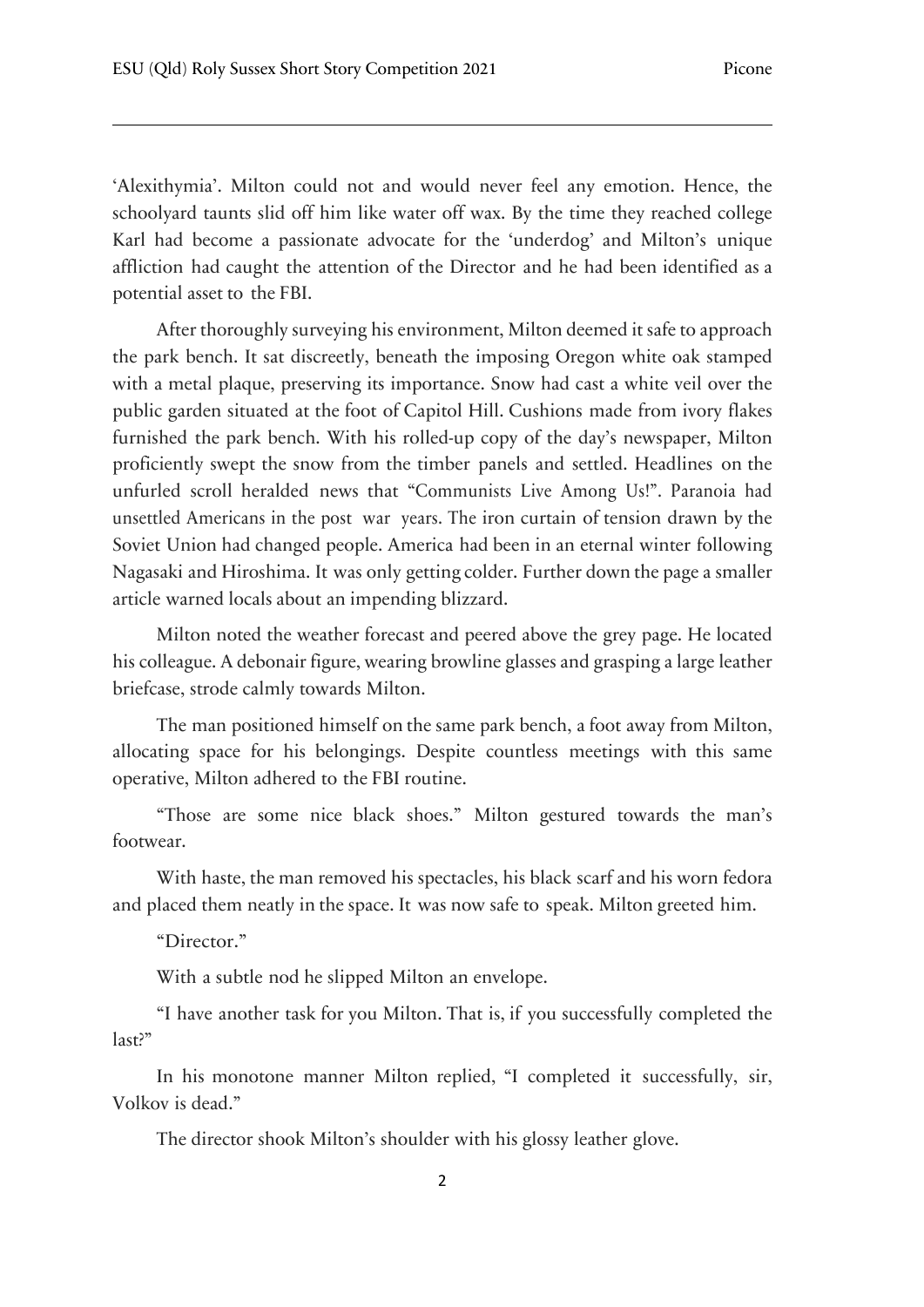"You never fail us Milton." He pointed at the envelope as he spoke. "Old Ebbit Bar, 15thStreet, around nine p.m. tonight."

Recently, the missions had become predictably similar; hunt down another communist sympathiser leaking Government information. The monotony complemented Milton's phlegmatic demeanour. Just as he felt no joy or sadness, he felt neither boredom nor frustration. He simply addressed the task at hand.

\*\*\*

In the backseat of a taxi he liberated a birthday card from the unsealed envelope the Director had handed him. The text revealed the profile of his target:

| Male                                                                                   |
|----------------------------------------------------------------------------------------|
| <b>Fragile Build</b>                                                                   |
| <b>Possibly Short Sighted</b>                                                          |
| Glasses                                                                                |
| Previously seen wearing a beige jacket with a small red insignia on the left<br>sleeve |
| Facial Features: nil known                                                             |
|                                                                                        |

\*\*\*

Heavy raindrops peppered the metal roof of the car as he contemplated his schedule. Darkness had rapidly descended upon Washington. The short winter day had been further abbreviated by the impending storm. Milton recalled the weather report. Moisture levels and temperature often influenced his weapon of choice.

"Thank you."

Milton handed the driver a crumpled green bill.

Making progress towards his derelict apartment block, his sensible leather shoes clipped rhythmically along the puddled stone pavement. The occasional wind gust hoisted his umbrella vertically, causing him to tighten his gloved grip around the wooden crook handle. Ice-kissed air splintered his cheeks and eyes. His sodden trouser legs clung to his bony shin.

Methodically he unlocked the four padlocks on door 1403, each requiring a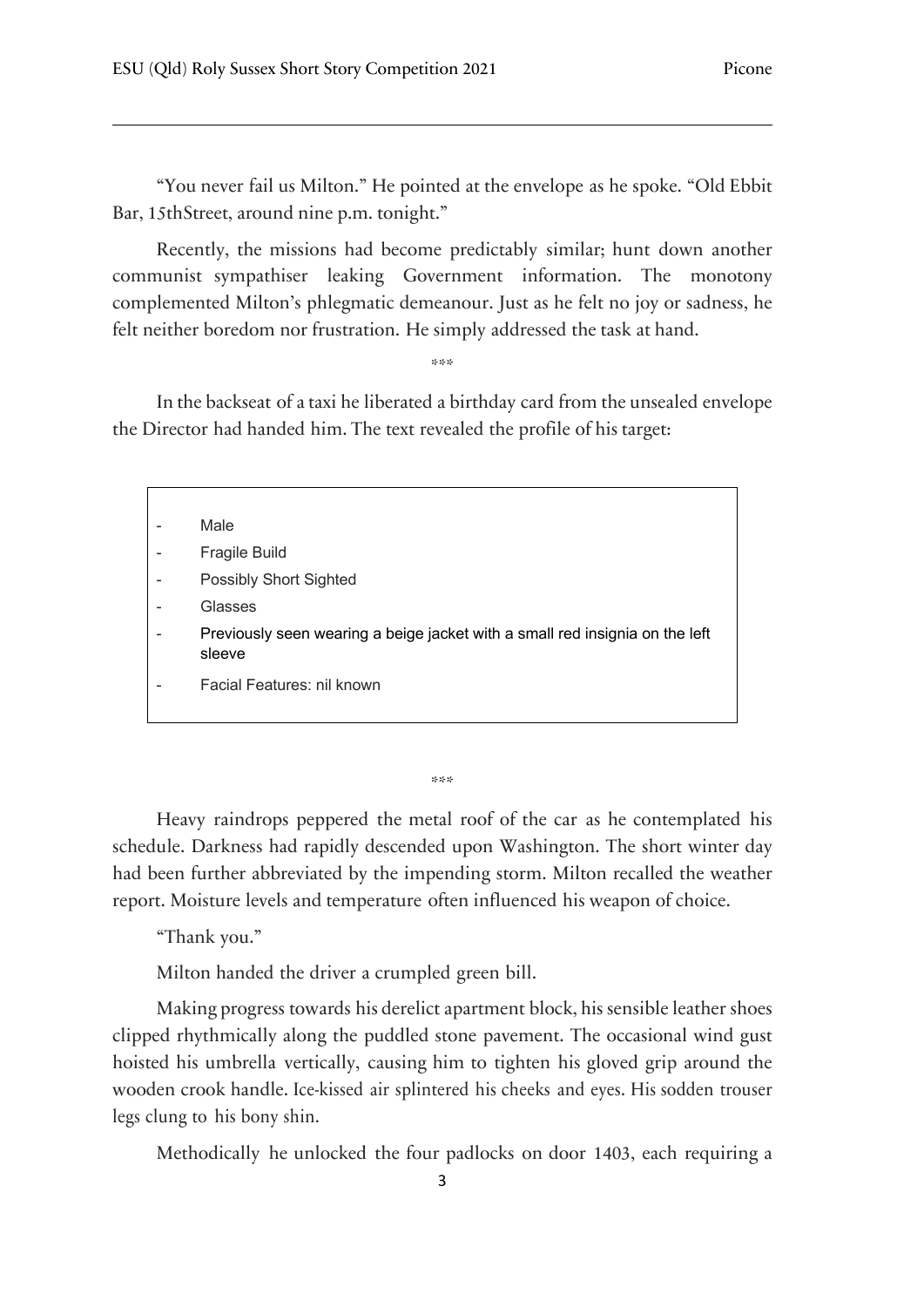different code. He experienced no relief as he entered his flat. A single light bulb hanging from the ceiling flickered in an inconsistent pattern. On his only piece of furniture – a damaged leather armchair – lay the suppressed single calibre 22. It glistened against the muted background of the apartment. His silenced pistol was all Milton deemed necessary for this task.

Placing his umbrella at the foot of his only window, Milton scraped the glass an inch along its track to allow a whistle of freezing air into the room. The blizzard had arrived.

It truly was an opera of the skies, with instruments determined to sing out, trash can lids as their percussion. Even the snow swept by in an orchestrated rhythm, appearing as the master of the scene yet arriving on an unheard cue. This brutal blizzard threw hard, strong and extremely cold missiles from the sky mirroring a vivid image of a country in a cold, Cold War. Yet, such metaphors and similes would have been lost on Milton as he merely assessed the circumstances based on how they might impede or aid his ability to fulfill his assignment. Turning to collect the pistol from the recliner Milton noticed a folded slip of paper on the floor marked 'KARL'.

Milton unfolded the tattered piece of paper:

*"Milton, it has been four months since we've spoken. Please call. Let me know if you are okay."*

Milton made contact with Karl intermittently and unpredictably, simply to prevent him from making unwanted enquiries. Karl was correct. It had been four months.

Milton tore the paper down the centre and tossed it into his small metal bin situated in the corner of the room. Hurriedly, he scooped up the 22, slid it into a concealed pouch inside his coat and moved into the corridor, toward the stairwell.

It was seven-thirty p.m. and the severe weather had halted all forms of public transport, including the cabs. His journey across town would have to be on foot. Street lights swayed and overhead wires looped themselves like skipping ropes in the wind. With his left hand pressing down on his snow-covered fedora and his right clutching his chest to support the pistol, Milton began running into the vigorous winds. He needed to reach Old Ebbit Bar well before 9pm.

Eight forty-eight: read Milton's watch. He had reached 15th Street. The soft golden glow of Old Ebbit Bar shone through the barricade of snow, indicating it was still open. Milton leant forward with both hands on his knees, inhaling the crystal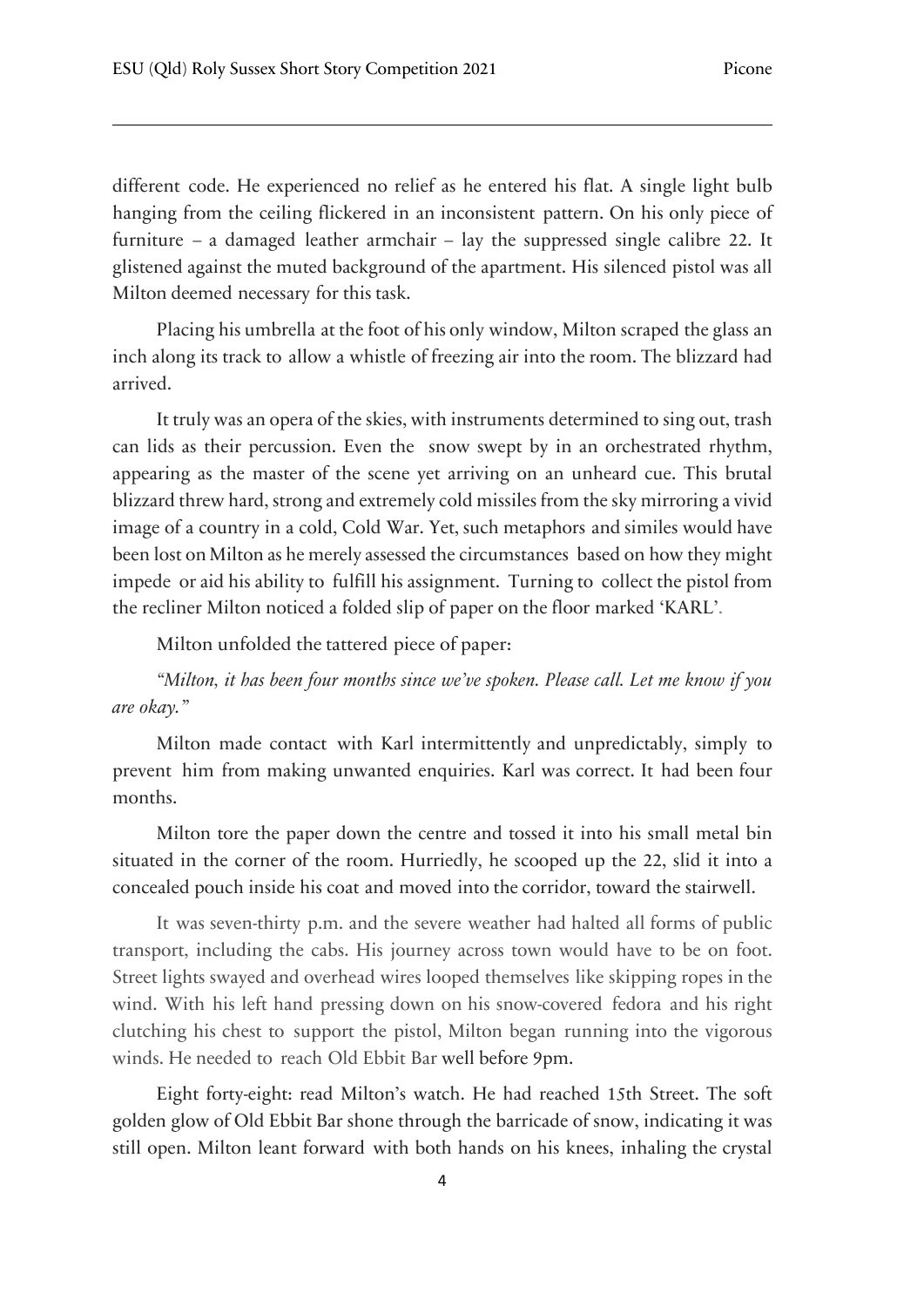sharp air into his burning lungs.

He allowed himself exactly three minutes to recover and compose his respiration, before descending the stairs and entering the bar which sat, well protected, below street level.

In a booth situated in the darkness of the back of the bar, Milton waited.

As predicted by the Director, at nine fifteen a small, lame man wobbled into the bar. His head tilted downwards. Milton noted the curvature of spectacle frames over his ears. A heavier man, wearing tinted glasses and a trench coat greeted him, directing him to sit. The smaller man was wearing a beige jacket, with a small red heart emblazoned on the left sleeve. Milton's assignment was confirmed.

Poised for an appropriate opportunity. Milton waited. He could not kill the man in the bar. Eventually the two men concluded their meeting and the target handed the other a file.

He then rose to his feet, to struggle up the slippery steps, alone. Milton stealthily pursued the traitor.

Moving rapidly down the street, the target remained unaware of Milton, until a startled cat had caused him to turn. Although he continued on, attempting to appear unphased by the distant stranger, he could not ignore the sudden rush of adrenaline as he contemplated his vulnerability. He was not trained for this and had just committed treason against the United States government.

Curiosity defeated his good sense and he turned to check over his shoulder again. His pursuer was at his heels. The crunching sound of his footsteps echoing in his ears. Drips of cold sweat exposed his feverish panic. Cascading snow sustained the veneer of mystery, preventing a clear image of his predator. His limp gave Milton the advantage. Desperate for a short cut the sympathiser took the next opportunity to turn into an alleyway. Confronted with a high brick wall, his stomach sank. Filtered light from the street shone dimly on the fragile man and as he stood facing the wall, holding his breath, he braced and awaited his fate.

In a low tone, Milton instructed the limp creature to turn around. Unable to control his shaking torso the terrified man forced his limbs to respond and shuffled around to face Milton. He gasped.

"Oh, Oh," "Thank God!"

"Oh! Thank God Milton. It's you!"